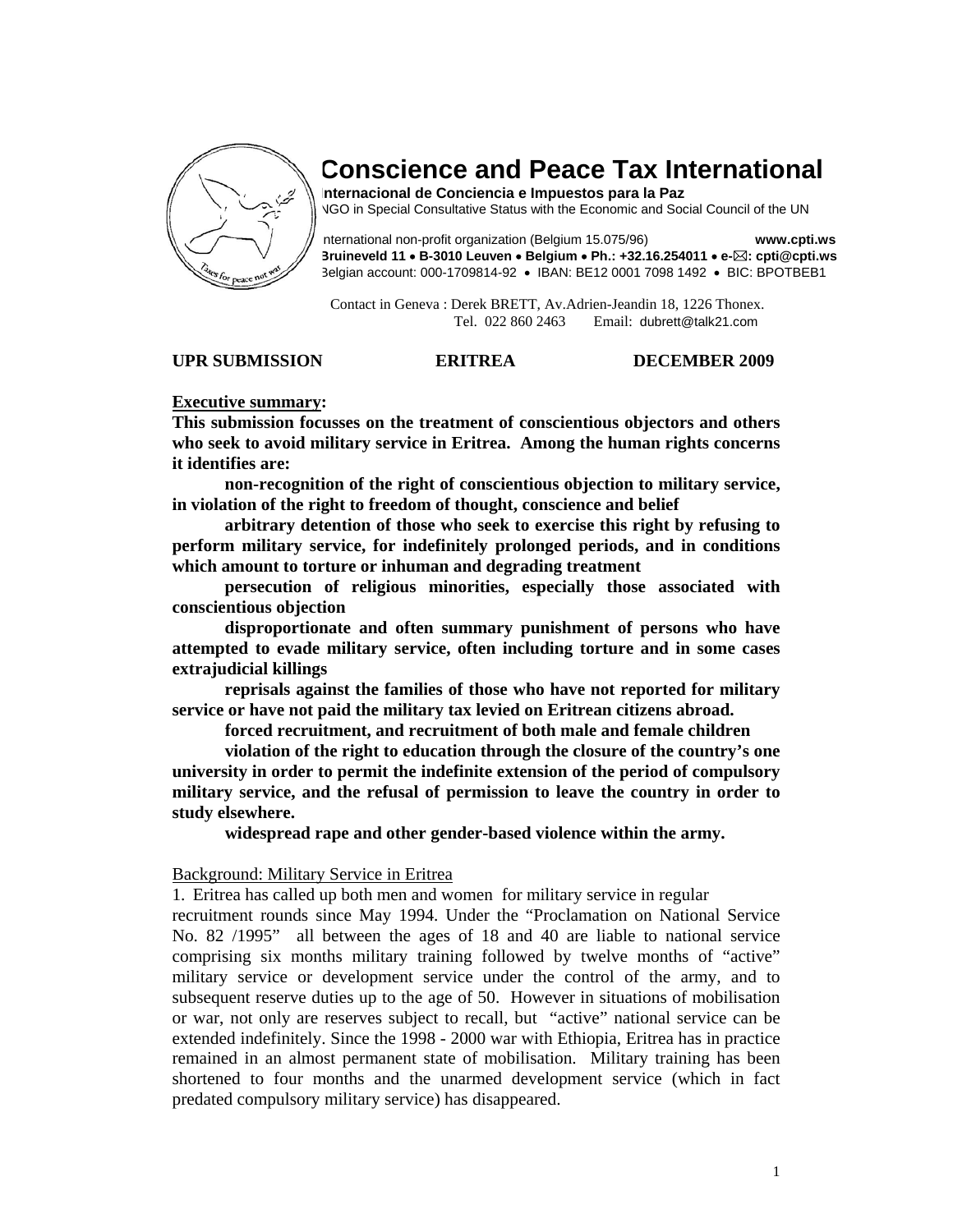2. The UN-brokered peace accord of December 2000 included a demobilisation plan; this programme has however been repeatedly reversed in response to fresh tensions with Ethiopia, and the best estimate remains that the army has a strength of between 300,000 and 350,000. (The other branches of the armed forces are very small.) Given that the total population (male and female) aged between 16 and 49 is estimated at some 1,700,000, (with the number reaching conscription age annually rather less than 125,000), this implies that approximately 20% of the population liable to military service is currently enrolled in the army. Some observers suggest that the Eritrean armed forces in fact contain about a third of the able-bodied workforce. In no other State are these proportions approached - partly of course because very few impose conscription on women.

3. Female conscription has its roots in the role women played in the Eritrean People's Liberation Front during the thirty-year-long war which led to independence from Ethiopia. Estimated at some 35% of the EPLF's strength, "(u)nlike their counterparts in the (Ethiopian) army, women in the (EPLF) usually assumed combat duties. In fact some are said to be among the best fighters. Not an insignificant number of them were posted in commanding positions within the force."<sup>1</sup>

4. This emancipating image of female military service was intitially carried forward into the Eritrean army. However the status of women in the army has suffered a sharp reversal; by 2004 it was reported that the perception that female conscripts faced sexual slavery led to violent confrontations with recruiters in some Muslim communities; since when conscription has been enforced less thoroughly on Muslim women.<sup>2</sup> Rape is now reportedly widespread, leading to frequent pregnancies, which result in release from the military but subsequent social stigmatisation.<sup>3</sup> "In light of the pervasive gender-based violence within the military and its serious consequences," UNHCR concludes, "women draft evaders/deserters may be at risk of persecution as a particular social group."<sup>4</sup>

# Recruitment

 $\overline{a}$ 

5. There are two principal means of recruitment; on the one hand a formalised call-up system, facilitated by the formalised militarisation of the education system; on the other hand forced recruitment by raids ("*giffa*" in the Tigrinya language), in areas where those who have not responded to the call-up, or who have deserted, may be hiding. These raids seize all who appear to be of military age and cannot produce documentation to show that they are not liable for military service. Those resisting are reportedly shot, - the government itself has officially admitted some fatal woundings during such operations.<sup>5</sup>

<sup>&</sup>lt;sup>1</sup> Case study on Ethiopia prepared for The UN Study on the Impact of Armed Conflict on Children (the Machel Study) A/51/306 (1996), quoted in Brett, R. & McCallin, M., Children: the invisible soldiers (2<sup>nd</sup> edition, 1998), Rädda Barnen (Swedish Save the Children), Stockholm, p.83.

Amnesty International, "Eritrea: You have no right to ask" 2004

<sup>&</sup>lt;sup>3</sup> See Bailliet, C.M., "Examining Sexual Violence in the Military Within the Context of Eritrean Asylum Claims Presented in Norway", International Journal of Refugee Law , 2007, pp.472 - 510. 4

<sup>&</sup>lt;sup>4</sup> UN High Commissioner for Refugees, UNHCR Eligibility Guidelines for Assessing the International

Protection Needs of Asylum-Seekers from Eritrea, April 2009, p.19.<br><sup>5</sup> See <u>Report of the Special Rapporteur on the independence of judges and lawyers, Leandro Despouy,</u> Addendum, E/CN.4/2006/52/Add.1, 27 March 2006, paras. 82-85.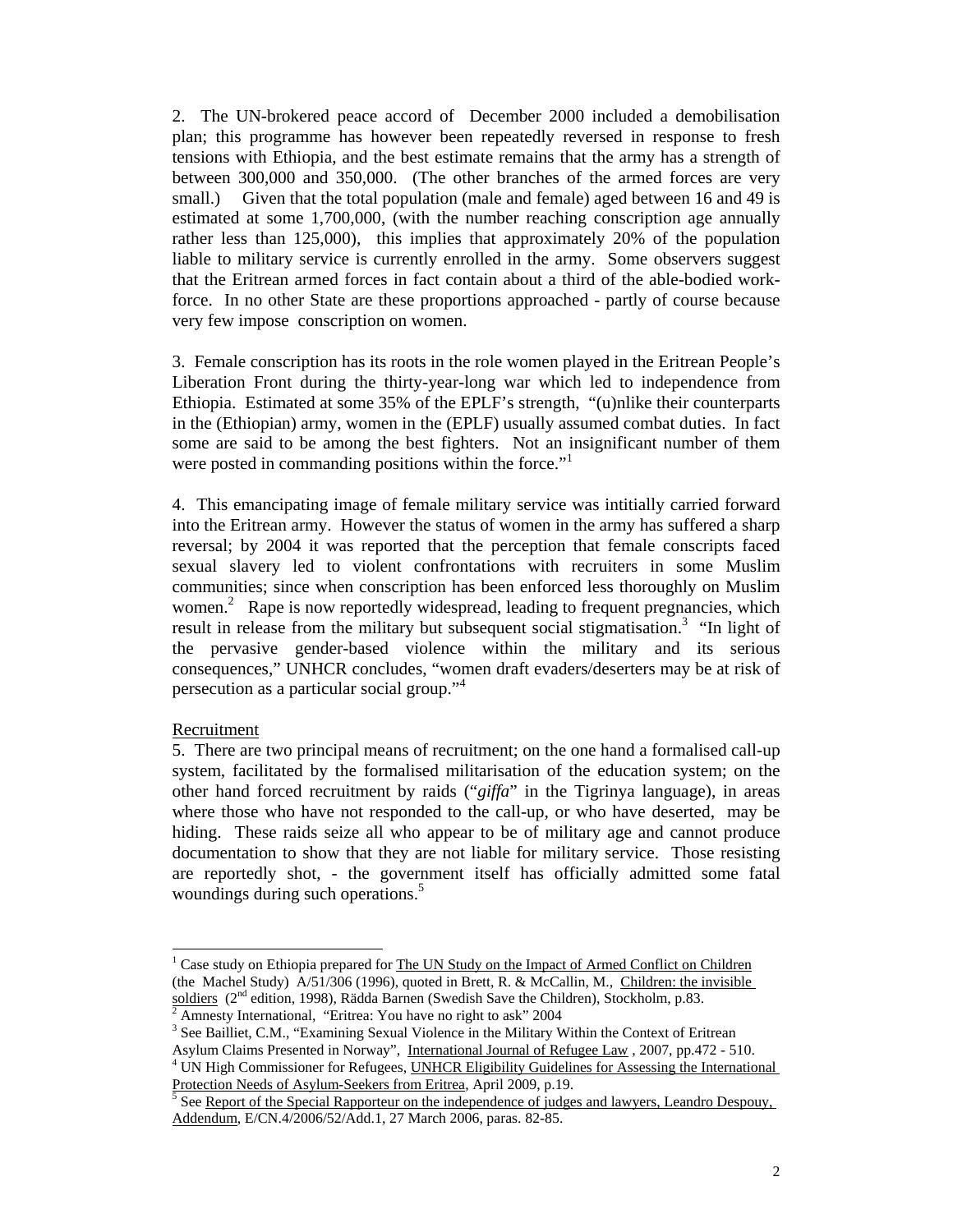6. New education regulations in 2003 required secondary school students to attend a three-month summer course at Sawa, the national military training camp in the arid north-west lowlands of the country. In the same year, the Government added a  $12<sup>th</sup>$ grade to the secondary school education, and required that all students spend this year at Sawa High School, adjacent to the training camp. During that year, they receive military training and are reportedly considered to be members of the armed forces.<sup>6</sup>

7. Those who do not spend the year at Sawa do not get the results of their school leaving examinations and are thus ineligible to sit university entrance examinations. In practice, however, military service intervenes. By 2005, it was reported that the University of Asmara, the country's one university, contained only students in their third and subsequent year of studies who had enrolled before the new regulations came into force; in September 2006 it closed altogether .

8. Both recruitment models are prone to involve the conscription of persons aged under the legal recruitment age of 18. According to the United States State Department "Students at Sawa are typically 18 or older, although a fair percentage are as young as 16."<sup>7</sup> One documented case of forced recruitment concerned a former child soldier interviewed in Germany in 2003 who had been seized by the military at the age of  $13<sup>8</sup>$ . The precise extent of such juvenile recruitment is hard to assess, as it is known that many cases inevitably go unreported.

#### Conscientious Objection

l

9. Eritrea does not recognise the right of conscientious objection to military service. Conscientious objectors who persist in their refusal to serve are held in military detention without prospect of release. The first conscientious objectors known to have declared themselves to the military authorities were twelve Jehovah's Witnesses, who were incarcerated at Sawa on  $24<sup>th</sup>$  September 1994, in shipping containers which exacerbated the extreme desert temperatures. Nine of the twelve relented under these conditions and agreed to perform military service; $9$  the three who held out are as far as is known still held under the same conditions.

10. The Jehovah's Witnesses have supplied War Resisters' International with the names of eleven further conscientious objectors who declared themselves at dates between 2001 and 2007 and are currently incarcerated at Sawa.

11. Even among Jehovah's Witnesses, who give great importance to publicly testifying to their beliefs, most men of military service age were, by 2003, "in hiding in their homes (a self imposed house arrest) to avoid being arrested by the everpresent military police (MPs) who patrol the streets". <sup>10</sup>

<sup>6</sup> Human Rights Watch, Eritrea: Human Rights Overview, January 2004. 7

<sup>&</sup>lt;sup>7</sup> US Department of State, Country Reports on Human Rights Practices, 2008: Eritrea, 25<sup>th</sup> Feb. 2009.

<sup>&</sup>lt;sup>8</sup> Ludwig, M., Former Child Soldiers as Refugees in Germany, (Originally published in German by terre des hommes Deutschland, 2003. (English translation published by Quaker UN Office, Geneva. 9

Connection e. V. (Germany), War Resisters' International, and the Eritrean Anti-Militarism Initiative, Eritrea: Conscientious Objection and Desertion (2005), Section 1.2.<br><sup>10</sup> Evidence submitted by the General Counsel of the Jehovah's Witnesses to the OHCHR for its report

on "best practices" in the field of conscientious objection to military service, 1<sup>st</sup> August 2003.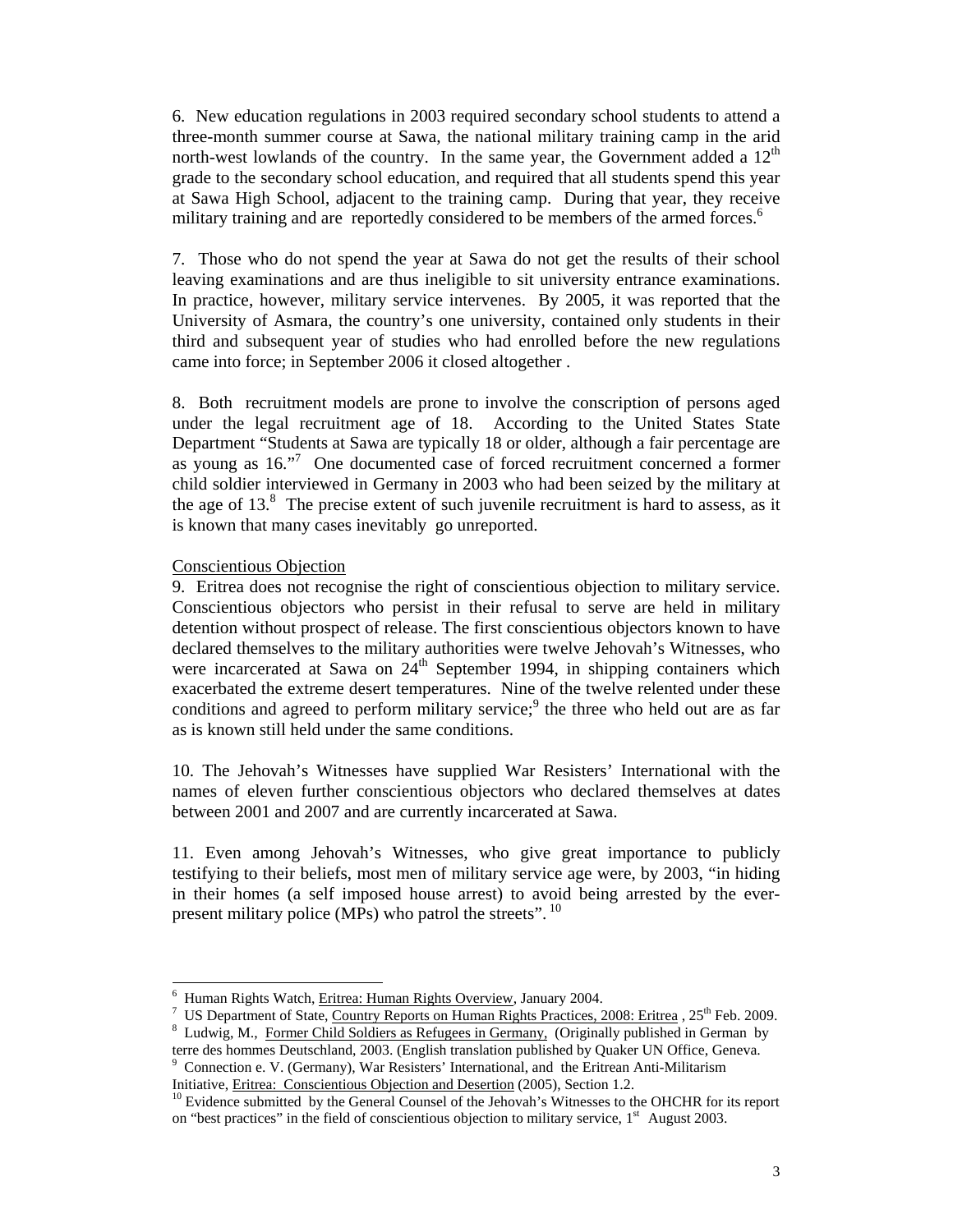12. An increasing number of conscientious objectors and others avoiding military service seek to escape the country altogether. In 2007, the latest year for which estimates are available, some  $36,000$  Eritreans filed asylum claims.<sup>11</sup> This represents over six per thousand of the total national population, a ratio not reached anywhere else. Avoidance of or desertion from military service is the motive of the largest number of refugees and asylum seekers from Eritrea; specifically it is the one country at present from which a large number people have become refugees because of their conscientious objections to compulsory military service.

13. Eritrean troops are believed to be under orders to shoot to kill anyone attempting to cross the border illegally. In one case reported in February 2009, four teenagers who had eventually given themselves up to soldiers after hiding near the border were summarily shot dead. There is no way of knowing how many such incidents occur; this particular case would have gone unreported but for the chance that a fifth member of the group was merely wounded and subsequently managed to escape.<sup>12</sup>

### Penalties for avoidance of military service

14. Avoidance or attempted avoidance of military service by any means is punishable by a fine and two years imprisonment. It is revealing that Eritrea has found it necessary to stipulate that imprisonment will be extended to three years in the case of those who deliberately render themselves permanently incapable of performing military service.

15. Eritreans who leave the country to avoid military service and return at above the age of 40 are liable to imprisonment for five years, or until the age of 50, whichever is longer. Those who are still within the recruitment age on return are not only liable for military service on return, but are also subject to military punishment. Under the current semi-permanent state of mobilisation, the stipulated penalties are significantly increased. If the returnee is classified as a deserter, having been enlisted before escape, the minimum five-year sentence is increased to life imprisonment; if the desertion was from active service, the death penalty may apply. Moreover, military justice is in fact imposed summarily. There are many reports of torture and extrajudicial executions.

16. Even persons who have documentary evidence that they have completed their active military service find themselves at risk of punishment as evaders of reserve responsibilities if they leave the country while still of military age. Exit visas, including for purposes of study abroad, are routinely denied to men aged below 54 years and women below 47 years, also, since 2006, to children aged 11 and above, on the grounds that they are approaching military service age. In individual cases this reasoning has been extended to children as young as 5.

17. In the light of all the evidence, UNHCR concludes that "most Eritreans fleeing their country should be considered as refugees (...) particularly on the grounds of "political opinion" (both real and imputed) and "religion"." The primary category which it considers to be "particularly at risk in view of the military, political and human rights situation in the country" is that of "draft evaders/deserters", and,

 $\overline{a}$ 

<sup>&</sup>lt;sup>11</sup> UNHCR, **Global Trends 2007**, June 2008, p15.<br><sup>12</sup> War Resisters' International, CO-Update No. 45, February-March 2009.